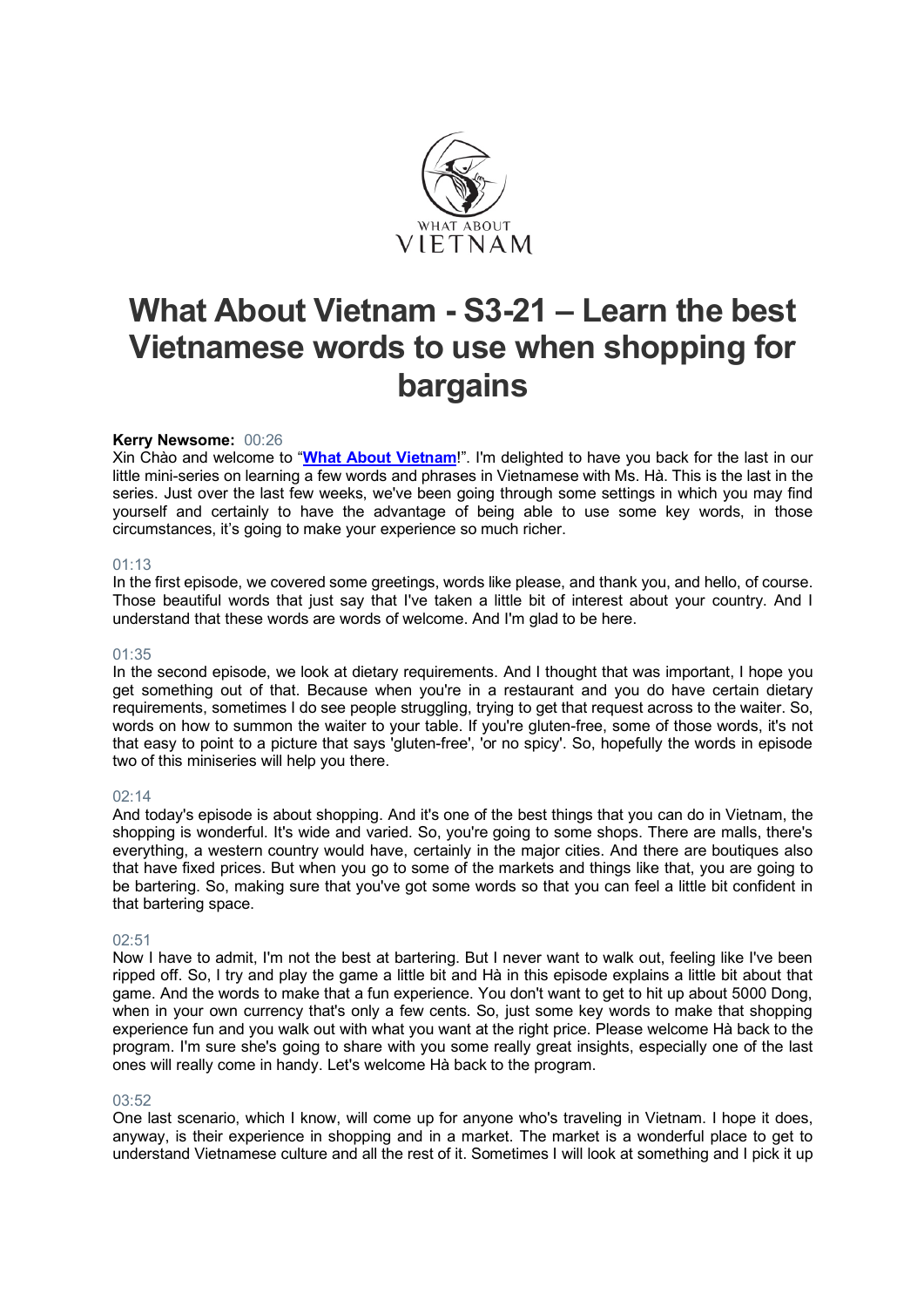and I try and figure out how much it costs. But if I don't know the product, or I don't know the store owner or I don't know it well. I want to know how to say, 'how much'.

**Hà:** 04:30 Bao, B, A, O. Bao nhiêu tiền?

**Kerry Newsome:** 04:39 Bao nhiêu tiền?

**Hà:** 04:41 Perfect.

**Kerry Newsome:** 04:42 Bao nhiêu tiền?

**Hà:** 04:44 **Wow.** 

**Kerry Newsome:** 04:45 T or diền? Bao nhiêu diền?

**Hà:** 04:48 T.

**Kerry Newsome:** 04:48 T. Bao nhiêu tiền?

**Hà:** 04:50 Bao nhiêu tiền? How'd you get it right-

**Kerry Newsome:** 04:52 Okay, am I going up or down with tone?

**Hà:** 04:57 So tiền is a down tone, so bao nhiêu tiền?

**Kerry Newsome:** 05:01 Bao nhiêu tiền?

**Hà:** 05:03 Yeah, perfect. Yes.

#### **Kerry Newsome:** 05:05

How much? Okay. And then another funny scenario. I actually did this with a girlfriend of mine, who's quite amazing, we sometimes travel together and when something is too expensive, she will go 'chúa ơi'. Yeah. And that is like, 'Oh my God'. Is that right?

**Hà:** 05:30 Yes. Yes. That's correct.

#### **Kerry Newsome:** 05:33

Yeah. Okay. When she says, 'chúa ơi', I always quickly turn around, because she doesn't normally say that but she's obviously shocked at the price they have given her or whatever. But if you want to say it is too expensive. What would you say?

**Hà:** 05:53 You say 'đắt quá'.

**Kerry Newsome:** 05:58 'Đắt quá'?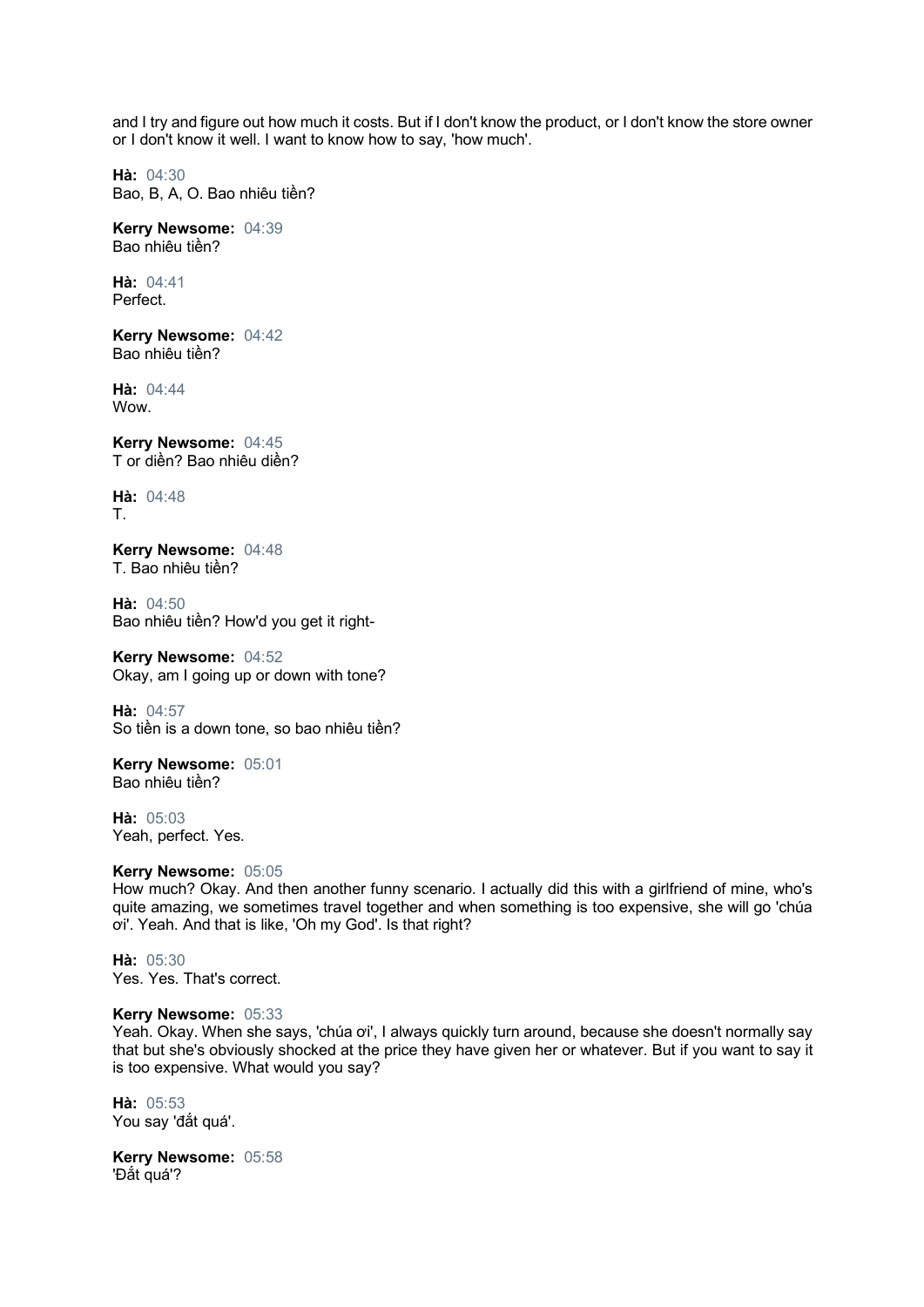**Hà:** 05:59 Yes, đắt quá.

**Kerry Newsome:** 06:00 Đắt quá.

**Hà:** 06:02 Chúa ơi! Đắt quá!

**Kerry Newsome:** 06:06 So, you can put them together?

"Oh, my God. Too expensive!"

Yeah, that makes sense.

#### 06:19

Just another one, because sometimes in the markets and you're dealing with people, I'm not very good at bartering, like the haggling the price. I just want to know what the bottom price is. So, I just say, "What is the best price?" They seem to understand what that means. But I don't say it in Vietnamese.

**Hà:** 06:43

"What is the best price?" You can say...

**Kerry Newsome:** 06:47 Is that a good thing to say? To get the bottom price.

#### **Hà:** 06:51

Yes, it is a good thing to say. But then you come up with kind of strategy. I'm just like... So, we don't directly say it, basically like, literally say,

"What is the best price?"

We try to use such things to make them say the best price. So, it's kind of very hard, and not for me to sum up with a sentence, say,

"What is the best price?"

Of course, I can give you the literally, how you say that.

**Kerry Newsome:** 07:26 But you're saying, in this scenario, you wouldn't use it.

**Hà:** 07:30

I wouldn't use it. I would just somehow do some trick to make them say the best price they got for me.

#### **Kerry Newsome:** 07:38 Is it Chúa ơi!?

**Hà:** 07:41 No, if you say "Chúa ơi!", they will say Chúa ơi! back to you and say,

"No, this is not expensive at all."

Yeah, but I can give you the literal sentence, what to say,

"What is the best price?"

'Giá', which means price. 'Tốt, nhất', N, H, A, T. 'Của bao là'.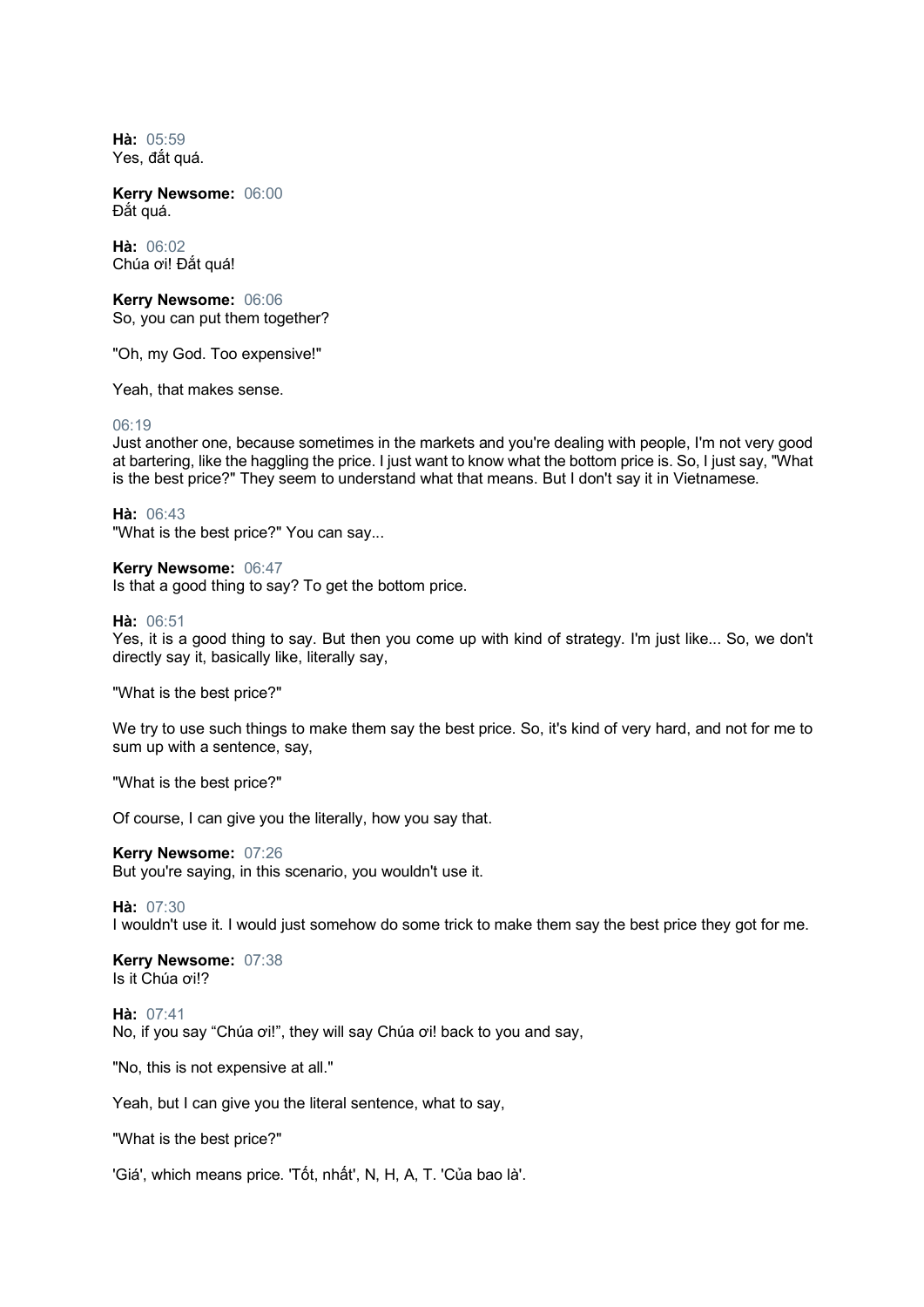#### **Kerry Newsome:** 08:20

Is there a simple way to ask or get to the best price?

**Hà:** 08:25

No, no, because the best price is- it's literally saying, 'Giá tốt nhất', or you just keep saying, 'bao nhiêu, bao nhiêu'. And then you say,

"I want to buy it" and "bao nhiêu".

So, you just say-

**Kerry Newsome:** 08:41 What does 'bao nhiêu' mean?

#### **Hà:** 08:42

'Bao nhiêu' means 'How much', as in, 'Bao nhiêu tiền'. Yeah, you keep asking. For example, they say a 200,000 VND. And then you think, it's too expensive. You say,

"Không! bao nhiêu?"

And then you keep asking them. Không means no.

"No! how much? How much it actually is?"

And then you just keep asking, very politely, very calm. Because I think it's just the game, you don't get excited, and you don't get-

**Kerry Newsome:** 09:16

No, I agree.

#### **Hà:** 09:17

And then you just calmly say that. And then finally you get what you want. And she gets what she wants. So, win-win situation.

#### **Kerry Newsome:** 09:26

Sometimes I just kind of see some people and I wanted to stress this for everyone listening. Sometimes I see people getting upset or angry over like 5000 Dong, which is a very small amount to be getting upset or angry or causing disruption. And I want people to remind themselves of what 5000 means in their currency, because with the Australian currency, it's kind of under \$1 and it's not 60 cents, it's like nothing.

#### **Hà:** 10:05

It's like nothing. Yes, true. It happens with me too as a Vietnamese when I do bargain, it's not only to Westerners or tourists or foreigners. It's happened to me too, because sometimes you get in too much into the game, you forget how it [inaudible10:19], so it was like,

"Let my evil win." I

just want to win. [laugher]

#### **Kerry Newsome:** 10:27

Yeah, and I didn't understand, I didn't actually understand that it is a bit of a game, isn't it? Like, I know, my Vietnamese friend. She says,

"We're just having fun."

Like, "She understands I want to buy it. I will buy it. But she needs to give me good price. And don't worry, we're not upset with one another."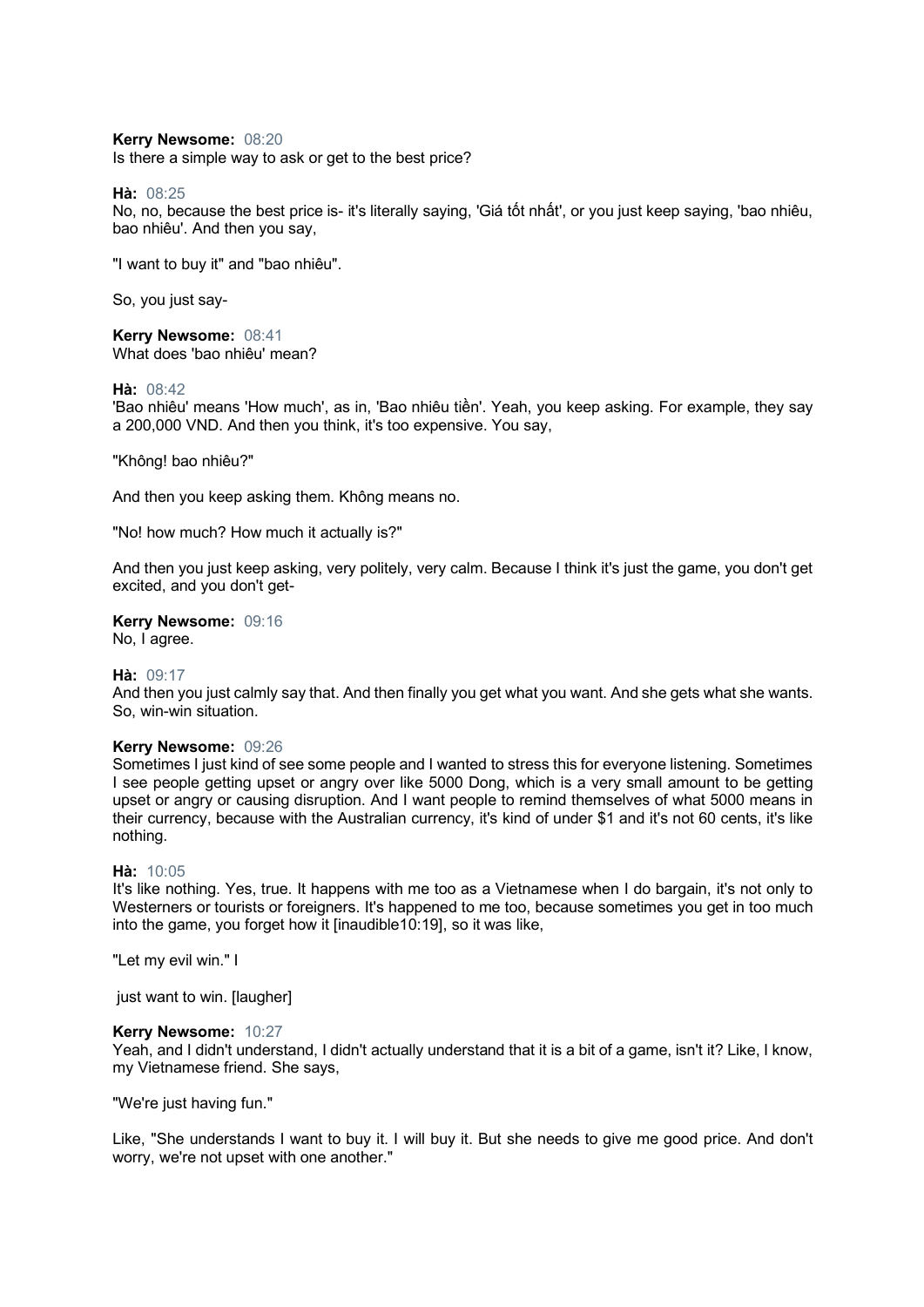Yeah, because sometimes it goes on and on.

**Hà:** 10:50 And on and on. Yeah.

#### **Kerry Newsome:** 10:52

I just want to get it and go, etc. Okay, so when I decide, I don't want to buy it, because I just changed my mind. And I want to say,

"No, thank you."

**Hà:** 11:08 You say, "Không, cảm ơn."

**Kerry Newsome:** 11:15 So, you just put those two together. And that's okay.

**Hà:** 11:18 "No, thank you". Yes. Say, "Không, cảm ơn."

### **Kerry Newsome:** 11:19

Yeah, okay, good.

11:27

You just want to go in and you just want to do looking. So, I want to be able to say,

"I am just looking, just looking."

Because I want them to understand I don't want to get in a game with them, I pick something up and they automatically think I want to buy it. I'm just looking at it.

How do I say, "Just looking!"

**Hà:** 11:47 "Just looking!" Just is 'chỉ'. Looking is 'xem'. X, E, M. Chỉ xem.

#### **Kerry Newsome:** 12:07

Chỉ xem. So, if I just go in and I'm looking at something, but I'm not really sure I'm going to buy anything, I just say, "Chỉ xem."

**Hà:** 12:20 Or you can say, "I'm just looking."

You can say, 'tôi', which is T, O, I, tôi, it means 'me'. You can use it in every sentence.

You just put the word in. "Tôi chỉ xem."

#### **Kerry Newsome:** 12:35

Good. That's handy. Because I love shopping in Vietnam, but I look around a lot. Okay, that is fantastic. I think we covered good conversation; do you think? And good markets. Good restaurants. Basic. Are there any other words you think would be good for us to know?

**Hà:** 12:48 "Where is the toilet?"

Because actually, that is very useful because when you are in the market-

**Kerry Newsome:** 13:11 Yes, it's very good one.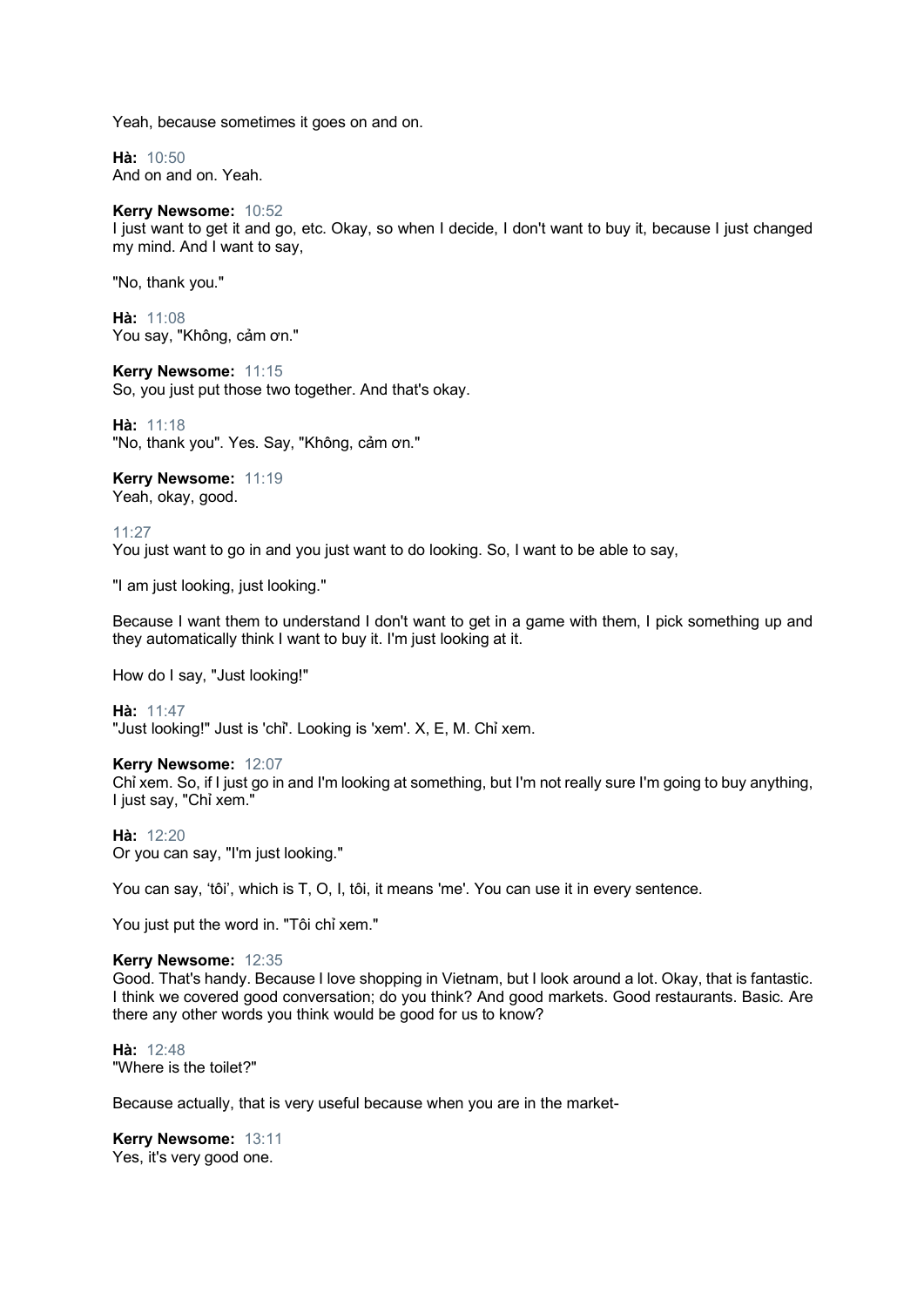**Hà:** 13:13 So, you can say, "Toilet ở đâu?"

**Kerry Newsome:** 13:22 "Toilet ở đâu?" Is that down tone?

**Hà:** 13:28 Yes, đâu is a neutral tone. And ở is a little bit-

**Kerry Newsome:** 13:35 "Toilet ở đâu?" That's a good one.

**Hà:** 13:42

Yeah, I think that's a very common- I don't I think, as a tourist, I would like to ask where's the toilet when I'm in the market? Yeah.

**Kerry Newsome:** 13:51 Yeah. Do think maybe it's good to have one about taxi or...?

**Hà:** 13:57

Taxi. Yeah, you can try it, or taxi. How can you say, you can say...?

**Kerry Newsome:** 14:11 Where do I go to get taxi?

**Hà:** 14:14

You can say, "Taxi ở đâu?" Which is ở đâu, it's the same with the last sentence that I just said. "Where's the toilet?" Ở đâu were. Yes. "Taxi ở đâu?"

**Kerry Newsome:** 14:27 "Taxi ở đâu?" So that's: "Where is taxi?"

Okay, Hà, that's terrific. That's really, really great. I feel like even I might improve on my next visit. That is wonderful.

**Hà:** 14:38 I hope, yeah.

**Kerry Newsome:** 14:45 Anything else you want to add? Or do you think we've got enough for-

**Hà:** 14:49

I think that's pretty much- every basic thing that you need. But I think, I just want to give you a tip, to all the tourists that want to visit Vietnam, and you want to be a little bit polite. You can say, 'Em ơi'. If you want to call someone, you can call them, 'Em oi'. Em is for the big brother, who's older than you. Like for example, if you see a taxi driver, you can call them 'em ơi', which is also common for Mister. 'Em ơi.'

**Kerry Newsome:** 15:33 'Em ơi.'

**Hà:** 15:35 It's very polite and I think a lot of people will like it. Yeah.

**Kerry Newsome:** 15:38 Okay, that's good.

**Hà:** 15:40 Okay, thank you.